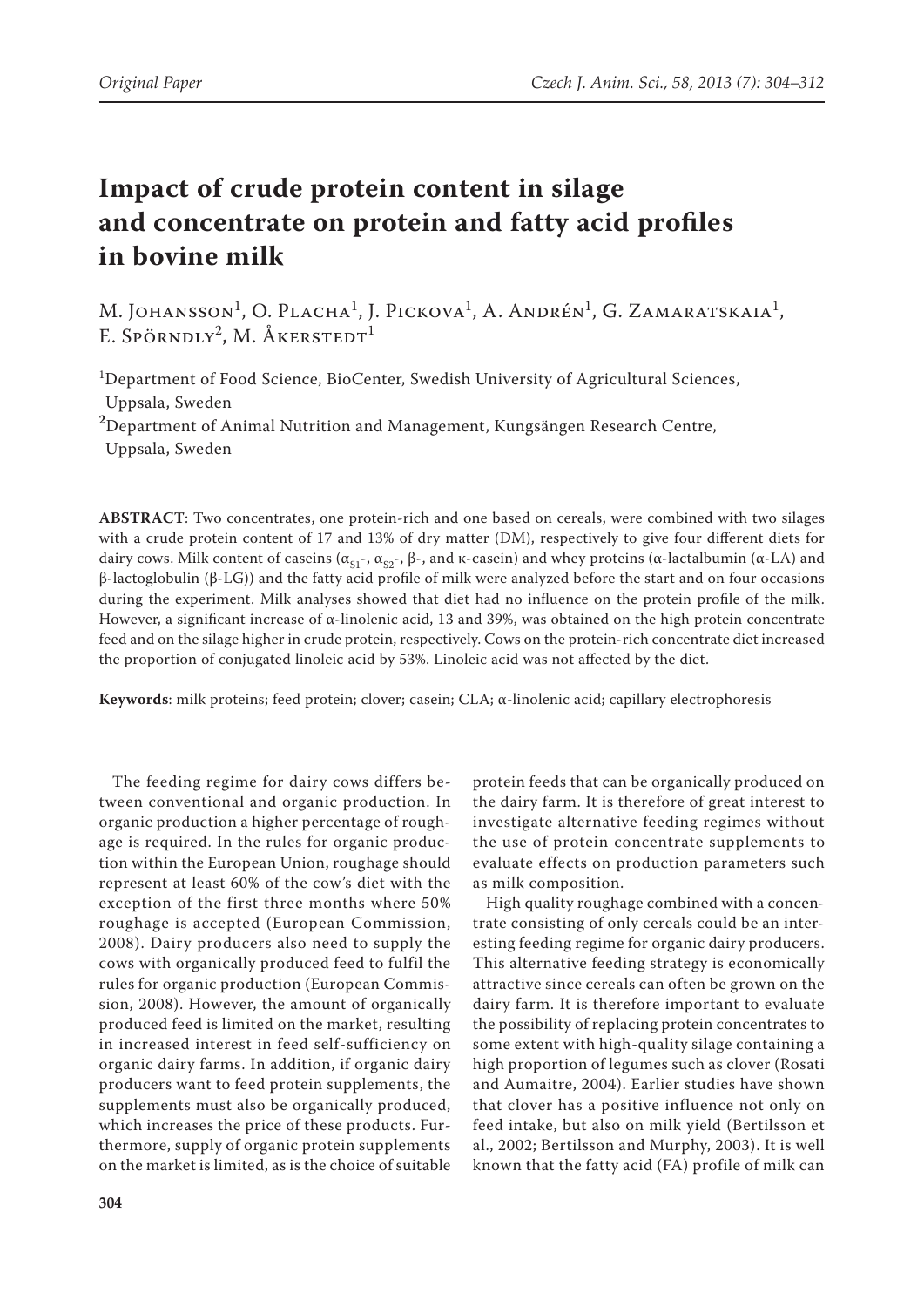be influenced by changes in the feed (Palmquist et al., 1993; Chilliard and Ferlay, 2004), while the total protein content is affected to a much lesser degree (Theurer et al., 1995; Olmos Colmenero and Broderick, 2006). A drawback with this feeding regime is a lack of protein in the diet. Cows fed only high quality roughage *ad libitum* without any concentrates had a considerably lower milk yield compared with a standard feeding regime with concentrates (Johansson and Holtenius, 2008).

In addition to milk yield, it is important that the milk quality remains at a high level with regard to content of economically important components such as protein and fat. In general, dietary composition is known to modify milk protein yield rather than protein concentration (Theurer et al., 1995; Olmos Colmenero and Broderick, 2006). Most previous studies have focused either on the effects of diet on total N content rather than true protein (casein) content or on content of caseins and whey proteins, while studies on individual proteins are scarce. However, such studies are important as the proportion of κ-casein (κ-CN) is recognized to increase cheese yield (Wedholm et al., 2006; Hallén et al., 2010). In addition, the dominant whey protein, β-lactoglobulin (β-LG), improves gel strength in acid-induced milk gels, i.e. the consistency and mouth feel of fermented products such as yoghurt (Hallén et al., 2009). Therefore it is crucial to evaluate the influence of diet on the concentration of individual milk proteins.

In addition, there is a growing interest in the fatty acid composition of milk, especially conjugated linoleic acid, C18:2*c*9*t*11 (CLA), and polyunsaturated fatty acids due to their effect on human health (Chilliard and Ferlay, 2004). The concentration of linoleic acid, C18:2n6 (LA), and that of alphalinolenic acid, C18:3n3 (ALA), is dependent on the diet, as these FA cannot be synthesized by the bovine metabolism (MacGibbon and Taylor, 2006). However, most of these fatty acids provided in the diet undergo bacterial modification in the rumen, depending on the feed matrix (Leiber et al., 2005), with LA being the main precursor of CLA. It has been suggested that if the levels of these FA could be increased, milk could be considered a functional food (Bauman and Griinari, 1999; Mattila-Sandholm and Saarela, 2003).

The aim of this study was to determine how individual caseins and whey proteins and the unsaturated fatty acids LA, ALA, and CLA in bovine milk were affected by diets with two types of concentrates (cereal only vs. cereals + proteinrich feeds) combined with two silages with a crude protein content of 17 and 13% DM, respectively.

#### **MATERIAL AND METHODS**

#### **Animals, management, and feeding**

This study of the effect of diet on milk components was conducted as part of a larger production experiment with 36 cows of the Swedish Red breed on the experimental farm belonging to the Swedish University of Agricultural Sciences (SLU) in Uppsala. It is known that udder health can affect milk composition (Kelly et al., 2006). Therefore, it was important to include only healthy animals in the analysis and only cows with an average somatic cell count below 100 000 cells/ml calculated over all sampling occasions were used in this milk composition analysis. A total of 17 cows (average somatic cell count of 28 000 cells/ml) fulfilled the requirements for low somatic cell count and were thus chosen to study the effects of the four experimental diets (see below) on milk protein composition and on the content of unsaturated fatty acids LA, ALA, and CLA in milk. The cows were all in the early part of lactation when the first sampling was conducted, with an average of 62 days in milk (DIM). The majority of the cows were multiparous (10 cows) and the remaining 7 cows were primiparous. The experiment lasted for 20 weeks including a pre-period and experimental period. The transition from one type of the food into another was continuous and completed over a time period of one week.

The animals were milked in a barn with automatic milking (AM) with the DeLaval Voluntary milking system (VMS) (DeLaval, Tumba, Sweden). Cow traffic was monitored with smart gates where cows moving from the area with resting cubicles to the eating area were directed to milking if 6 h had passed since the latest milking. Cows with less than 6 h since previous milking could go directly to the feeding area where concentrates were available in concentrate feeders and roughages were fed in individual feed troughs that monitored the intake of each cow. The cows were identified by transponders in both concentrate and roughage feeders ensuring that each cow got the right type and amounts of concentrate and roughage according to treatment group and pre-determined ration.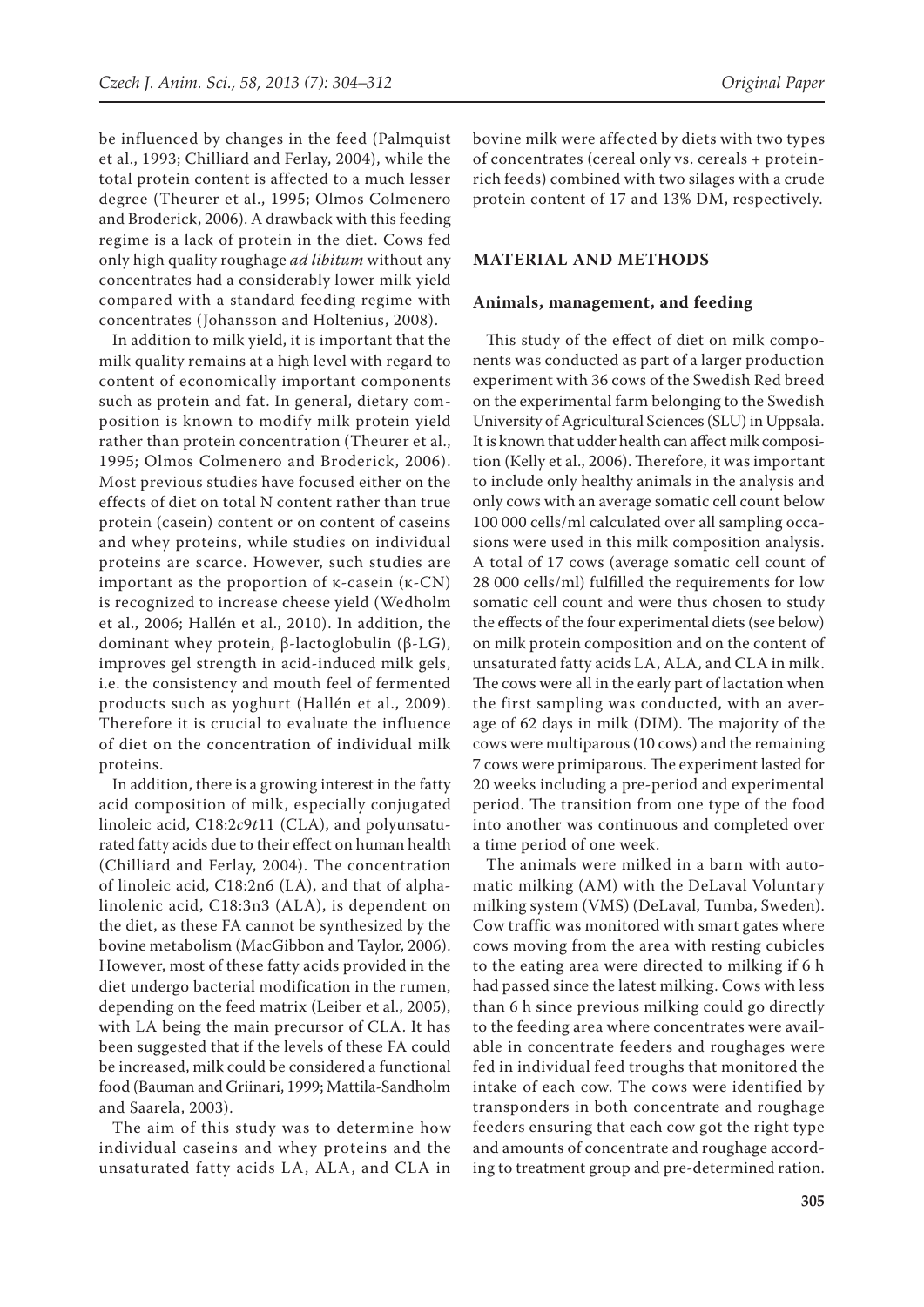After a pre-period when the cows were fed silage dominated by early harvested grass and a preexperimental concentrate containing 23% oats, 23% barley, 20% peas, 12% rapeseed cake, 9% beet fibre, 7% wheat bran, 3% crushed whole rapeseed, and 3% minerals, the cows were randomized into four experimental groups. The treatments consisted of two silages and two concentrates in a  $2 \times 2$  factorial design. The two silage treatments consisted of grass silages with a high (silageH) or low (silageL) content of crude protein, 17 and 13%, respectively. The higher crude protein content in silageH was obtained by mixing 62% (on DM basis) of a grass-dominated silage with 38% pure of red clover (*Trifolium pratense*) silage before feeding. SilageL was a grass-dominated silage with a clover content of only 5% of DM. The grass fraction in the silages consisted of two-thirds meadow fescue (*Festuca pratensis*) and one-third timothy (*Phleum pratense*) on DM basis and they were harvested from the same field. The cows in the treatment concH were given both cereal pellets and proteinrich pellets as en extra supplement while the cows in the treatment concL were given cereal pellets only (concL). The cereal pellets contained 36% barley, 34% wheat, 25% oats, 2% molasses, and 3% minerals while the protein-rich pellets contained 47% soybean expeller, 16% rapeseed cake, 15% oats, 12% crushed whole rapeseed, 4% roasted soybean, 3% wheat, 1% molasses, and 2% minerals. Thus, each group was fed one of the four diet combinations: silageH + concH, silageH + concL, silageL + concH, and silageL + concL with 5, 3, 4, and 5 cows in the four diet combinations (i.e. treatments), respectively. The number of animals on the four diets studied was not completely balanced due to the pre-requisite to only include cows with a low somatic cell count in the analysis. Silage was fed *ad libitum* and the cereal and protein supplement was given to the cows in accordance with their milk yield.

## **Sampling**

The milk was sampled at three consecutive milkings twice in the pre-period and four times after the diet transition (samplings 1–4). The milk samples from the three individual milkings during each sampling were pooled for each cow. As these cows were milked in a milking robot with an average milking frequency of 2.4 (range 1.8–2.8) milkings per day, three samples correspond to the milk produced during at least a 24-hour period. These milk samples were stored at –80°C prior to analysis of individual milk proteins and fatty acids. The amount of energy corrected milk (ECM) was calculated according to the equation by Sjaunja et al. (1990).

Feed samples of the silages were taken daily during the period when milk samples were collected and pooled over a 14-day period. Chemical analysis was performed on two pooled silage samples for the pre-experimental period, and on four pooled samples during the experimental period. Feed samples of the cereal pellets and the protein pellets were sampled two times per week and pooled over a 4-week period to check that the level of ash and crude protein corresponded to the values of chemical supplied by the feed factory. Conventional chemical analysis of feed composition including the feed content of dry matter, ash, crude protein, and NDF as well as calculations of the feed content of metabolizable energy were performed as described by Bertilsson and Murphy (2003). The chemical composition and nutrient content of the feeds are presented in Table 1.

## **Protein analyses by capillary electrophoresis**

In total, four proteins from the casein family ( $\alpha_{S1}$ -casein ( $\alpha_{S1}$ -CN),  $\alpha_{S2}$ -casein ( $\alpha_{S2}$ -CN), β-casein (β-CN), and κ-casein (κ-CN)) and two whey proteins (α-LA and β-LG) were analyzed. Protein analyses were carried out using Capillary Electrophoresis (CE) Liquid Chromatograph Agilent G 1600AX (Agilent Technologies Co., Kista, Sweden), controlled by Chemstation software (Version A 10.02). Separation of the proteins was performed as described by Åkerstedt et al. (2012), using unfused silica standard capillary column, 50 µm inner diameter, 40 cm active length (Chrom Tech, Märsta, Sweden). The column was pre-conditioned with Milli-Q water (Milli-Q water system) (Millipore, Bedford, USA) for 10 min, followed by a 5-min pause. This was followed by flushing the column with running buffer for 20 min. Finally, the column was rinsed with Milli-Q water for 10 min and run buffer for 15 min. Separations were carried out at 45°C and a linear voltage gradient from 0 to 25 kV for 3 min, followed by constant voltage at 25 kV. Before each separation, the column was flushed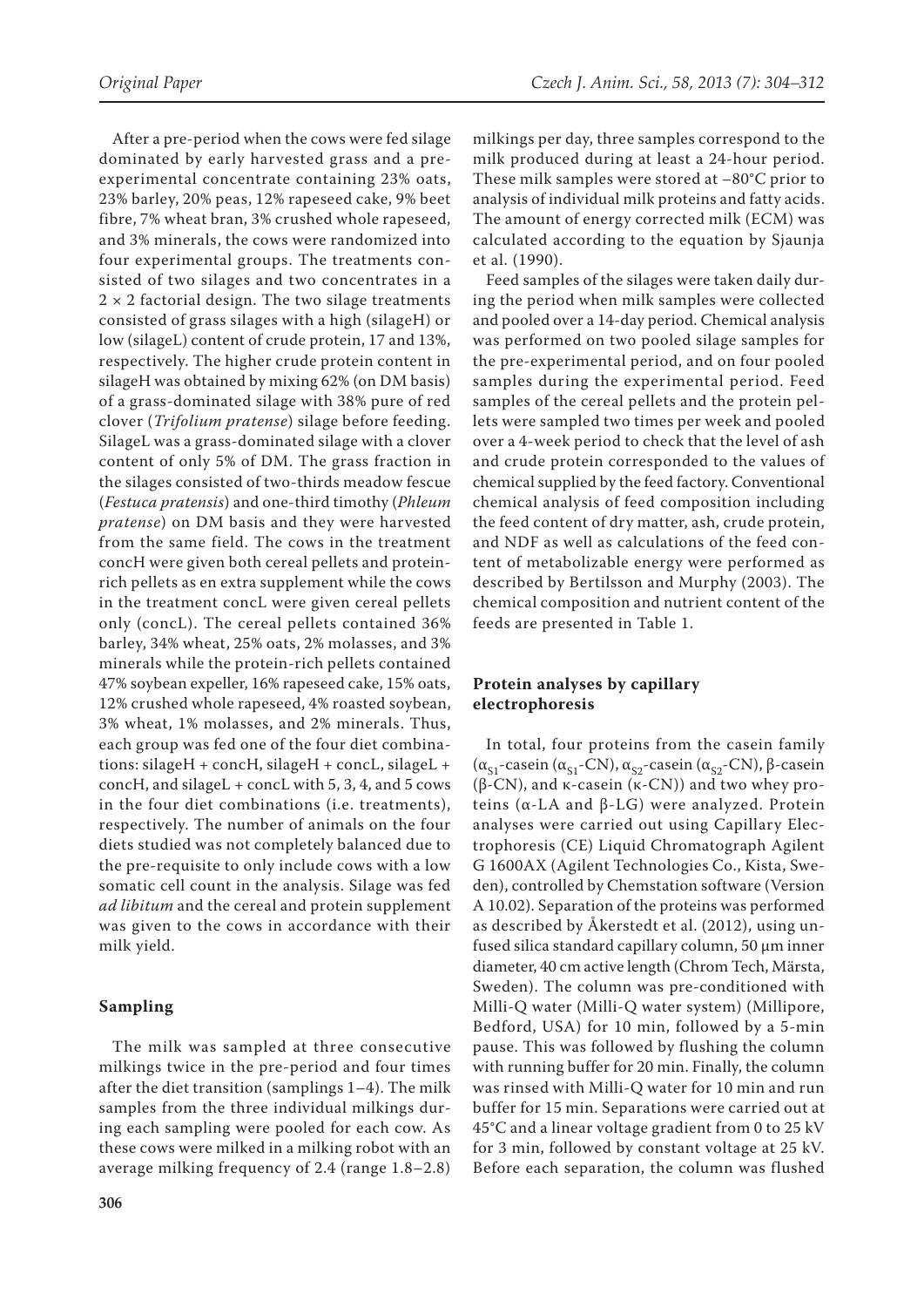Table 1. Chemical composition and nutrient content of the feeds used during the pre-period before experimental start and during the experimental period. Two silages with a crude protein content of 17% (SilageH) or 13% (SilageL) were fed. Silages were combined with two types of concentrate supplements based on cereals (CerealS) or based on protein rich components (ProtS). See paper for details of feeding regimes in the four treatment groups. Values reported for concentrates and concentrate supplements were obtaind from feed manufacturer. Values for silage in preand experimental period are based on analysis of 2 and 4 feed samples, respectively and are reported with standard deviation in parenthesis

|                          | Pre-period  |             | Experimental period |         |             |             |
|--------------------------|-------------|-------------|---------------------|---------|-------------|-------------|
|                          | concentrate | silage      | ProtS               | CerealS | SilageH     | SilageL     |
| Dry matter $(DM)$ $(\%)$ | 88.0        | 34.3 (0.81) | 91.3                | 87.0    | 34.5 (1.19) | 35.7(1.52)  |
| Content (g kg/DM)        |             |             |                     |         |             |             |
| Ash                      | 62          | 83 (1.60)   | 84                  | 63      | 87(4.0)     | 76 (7.90)   |
| Starch                   | 350         |             | 99                  | 559     |             |             |
| Crude fat                | 60          |             | 130                 | 34      |             |             |
| <b>NDF</b>               | 253         |             | 183                 | 205     | 414 (19.40) | 471 (13.90) |
| Crude protein            | 172         | 138 (0.30)  | 338                 | 118     | 171 (2.90)  | 133 (0.30)  |
| AAT                      | 82          | 74          | 160                 | 84      | 73          | 74          |
| PBV                      | 26          | 11          | 99                  | $-21$   | 46          | 7           |
| Energy (MJ kg/DM)        | 13.2        | 11.7(0.04)  | 15.5                | 13.0    | 11.4(0.19)  | 11.6(0.11)  |

NDF = neutral detergent fibre, AAT = amino acids absorbed in the small intestine calculated according to the Swedish feed tables (Spörndly, 2003), PBV = protein balance value calculated according to the Swedish feed tables (Spörndly, 2003)

with Milli-Q water for 3 min, followed by run buffer for 5 min. Sample solutions were injected at the anode by pressure injection at 50 mbar for 7 s.

## **Preparation of sample solutions and capillary electrophoresis buffers**

The sample buffer (pH 8.6) consisted of 0.167M- (tris)hydroxymethylaminomethane (TRIS), 0.067M-ethylene-diamine-tetraacetic acid disodium salt dihydrate (EDTA), 0.042M-MOPS, 6M-urea-trisodium-dehydrate solution, 0.017M-D,L-dithiothreitol (DTT), and w/w 0.05% methylhydroxyethylcellulose 3000 (MHEC) (all from Sigma-Aldrich Inc., St. Louis, USA), dissolved in the urea solution. The sample solutions were filtered through a 0.45 μm nylon membrane filtre before analyses by CE. The running buffer (pH 3.0) consisted of 0.19M-monohydrate citric acid, 0.02M-trisodium citrate dehydrate, 6M-urea, and w/w 0.05% MHEC 3000 (all from Sigma-Aldrich), dissolved in the urea-trisodium-dehydrate solution. For both buffers, urea solution dissolved in water was prepared with 2 g/100 ml of ion exchange resin  $(AG^{\circledR} 501-X8$  and Bio-Rex $^{\circledR}$  MSZ 501(D) Mixed

Bed Resin) (Bio-Rad Laboratories Inc., Hercules, USA) and stirred until the conductivity reached below 2 µS. Both buffers were filtered through a 0.45 μm filter paper (Durapore® membrane filters) (Millipore, Solna, Sweden). Buffers and samples were stored at –20°C prior to analysis.

Before preparation, the milk samples were defatted by centrifugation at 3222 *g* (Eppendorf 5810R) (VWR International, Stockholm, Sweden) at 4°C for 12 min and incubated in a water bath at 42°C for 30 min. The sample solution was prepared by mixing 300 μl milk sample with 700 μl sample buffer. After mixing, the sample solution was left at room temperature for 1 h.

## **Identification of capillary electrophoresis peaks**

Identification of peaks was based on milk protein standards,  $\alpha_{s}$ -CN, β-CN, κ-CN,  $\alpha$ -LA, and β-LG (all from Sigma-Aldrich Inc., St. Louis, USA), and confirmed with previously published electropherograms (Miralles et al., 2003). Multiple peaks around the main peak of  $\alpha_{S2}$ -CN were assigned to  $\alpha_{S2}$ -CN according to Heck et al. (2008).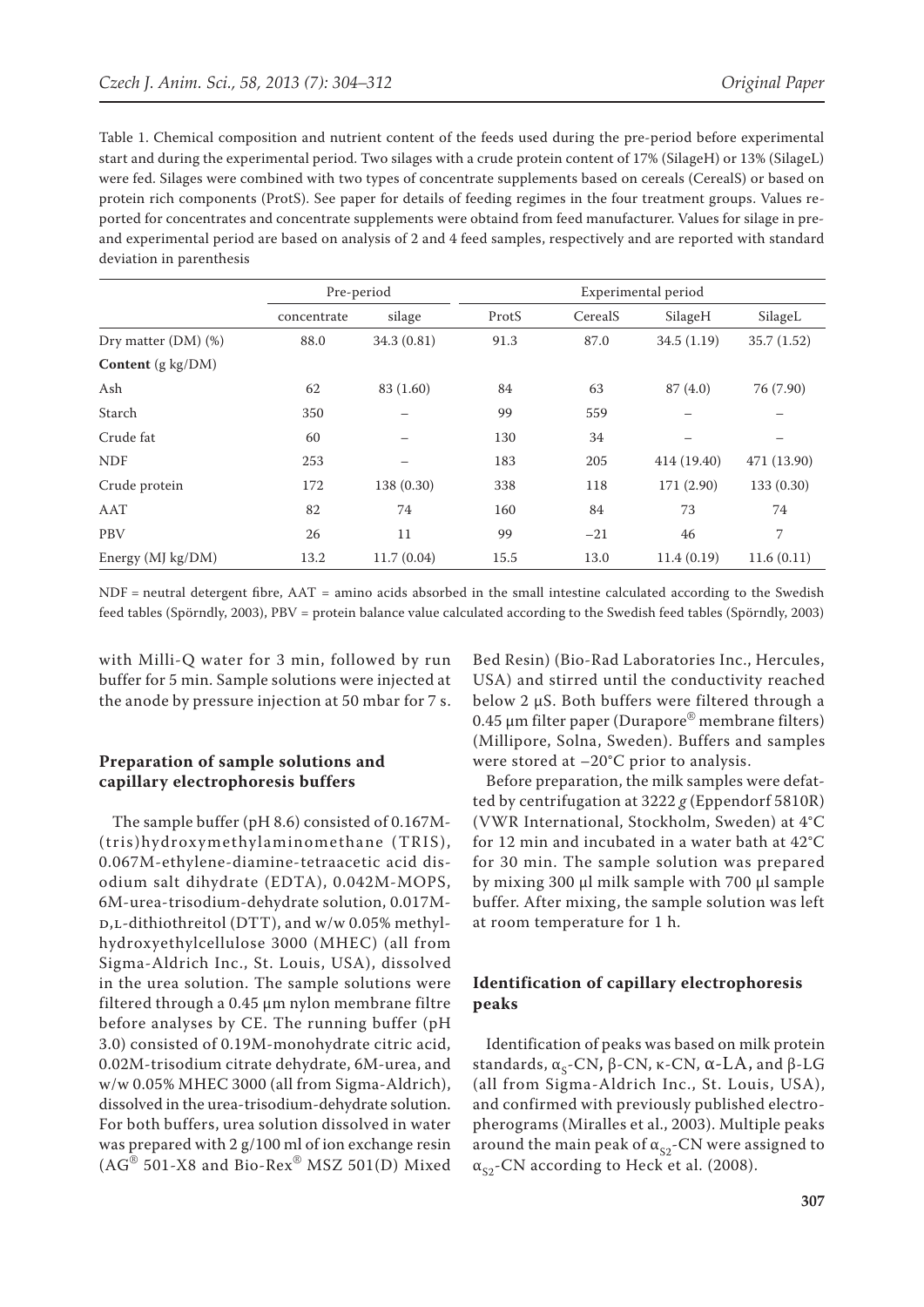# **Lipid extraction of milk**

Milk lipids were extracted following the method of Hara and Radin (1978). In brief, pooled samples (1 ml) were mixed with 5 ml HIP (hexane : isopropanol 3 : 2 v/v). Non-lipids were removed by adding 2.5 ml 6.67% (w/v) sodium sulphate (both Sigma-Aldrich Inc., St. Louis, USA) to each sample. Samples were vortexed and centrifuged at 3222 *g* at 18°C for 5 min. The upper lipid phase was separated and evaporated under nitrogen gas. Remaining lipids were re-suspended in 0.5 ml hexane and stored at –80°C until analysis. A microbalance scale (Mettler Toledo, Greifensee, Switzerland) was used to measure the lipid content.

# **Preparation of fatty acid methyl esters (FAME)**

Total milk lipids were methylated according to the procedure of Appelquist (1968). To each sample, 17 : 1 fatty acid (Larodan Fine Chemicals, Malmö, Sweden) was added as internal standard for quantification. Then 2 ml 0.01M NaOH in dry methanol (both Sigma-Aldrich Inc., St. Louis, USA) were added to each sample of 2 mg total lipid, shaken and placed in a 60°C heating block for 10 min. Next, 3 ml of  $BF_3$  reagent (20% boron trifluoridemethanol complex) (Merck, Darmstadt, Germany) were added and the samples were reheated for 10 min. Once cooled to room temperature, 2 ml 20% NaCl (Sigma-Aldrich Inc.) and 2 ml hexane were added. Test tubes were shaken and allowed to stand for 20 min to separate the layers. The lipid was evaporated under nitrogen gas, solved in hexane, and stored at –80°C until analysis.

## **Gas chromatography analysis**

Fatty acid profile of the milk from all treatments was analyzed and the polyunsaturated fatty acids LA, ALA, and CLA were selected for investigation. FAME were analyzed with a gas chromatograph CP3800 (Varian AB, Stockholm, Sweden) equipped with flame ionisation detector (FID) and split injector and fitted with a fused silica capillary column BPX 70 (SGE, Austin, USA), column length 50 m, ID 0.22 mm, film thickness 0.25 µm. The samples (1 µl) were injected by a CP8400 autosampler (Varian AB, Stockholm, Sweden), split mode. A split ratio of 1 : 10 was used. Column temperature was programmed to start at 158°C for 5 min and then increase by 2°C/min from 158 to 220°C and remain at 220°C for 8 min. Injector and detector temperatures were 230 and 250°C, respectively. The fatty acid profile was expressed as a percentage of identified fatty acids. Peak areas were integrated using STAR chromatography workstation software (Version 5.5, 2007). The carrier gas was helium (22 cm/s, flow rate 0.8 ml/min) and the make-up gas was nitrogen.

# **Statistical analyses**

The statistical analyses were performed using Statistical Analysis System (Version 9.3, 2008). The MIXED Procedure of SAS (Proc Mixed) was used. A mean value over the four sampling occasions for each response variable was the base for the statistical analysis. The model used included the effects of the treatments, i.e. the factors concentrate and silage including their interaction. The covariate used was the value obtained for the response variable in the pre-period before the

Table 2. Effect of concentrate type and silage type on milk yield, milk fat, and milk protein content. Least Squares Means with standard error in parenthesis and significance levels for effect of concentrate and effect of silage

|             | ConcH <sup>1</sup> | ConcL <sup>2</sup> | SilageH <sup>3</sup> | SilageL <sup>4</sup> | Effect of concentrate | Effect of silage |
|-------------|--------------------|--------------------|----------------------|----------------------|-----------------------|------------------|
| Milk (kg)   | 39.0(1.88)         | 30.5(2.01)         | 34.1(2.02)           | 35.4 (1.88)          | 染染                    | ns               |
| $ECM$ (kg)  | 37.5 (1.75)        | 31.0(1.88)         | 33.4(1.87)           | 35.1(1.74)           | 骆                     | ns               |
| Fat $(\%)$  | 3.77(0.154)        | 4.47(0.166)        | 4.10(0.157)          | 4.15(0.147)          | 崇                     | ns               |
| Protein (%) | 3.03(0.058)        | 3.23(0.062)        | 3.18(0.063)          | 3.08(0.059)          | 崇                     | ns               |

<sup>1</sup> concentrate high based on protein supplements and cereals, <sup>2</sup> concentrate low based on only cereals, <sup>3</sup> silage high containing 17% crude protein and 38% clover, <sup>4</sup> silage low containing 13% crude protein and 5% clover

ECM = energy corrected milk (Sjaunja et al., 1990)

 $*P < 0.05$ ,  $*P < 0.01$ , ns = non-significant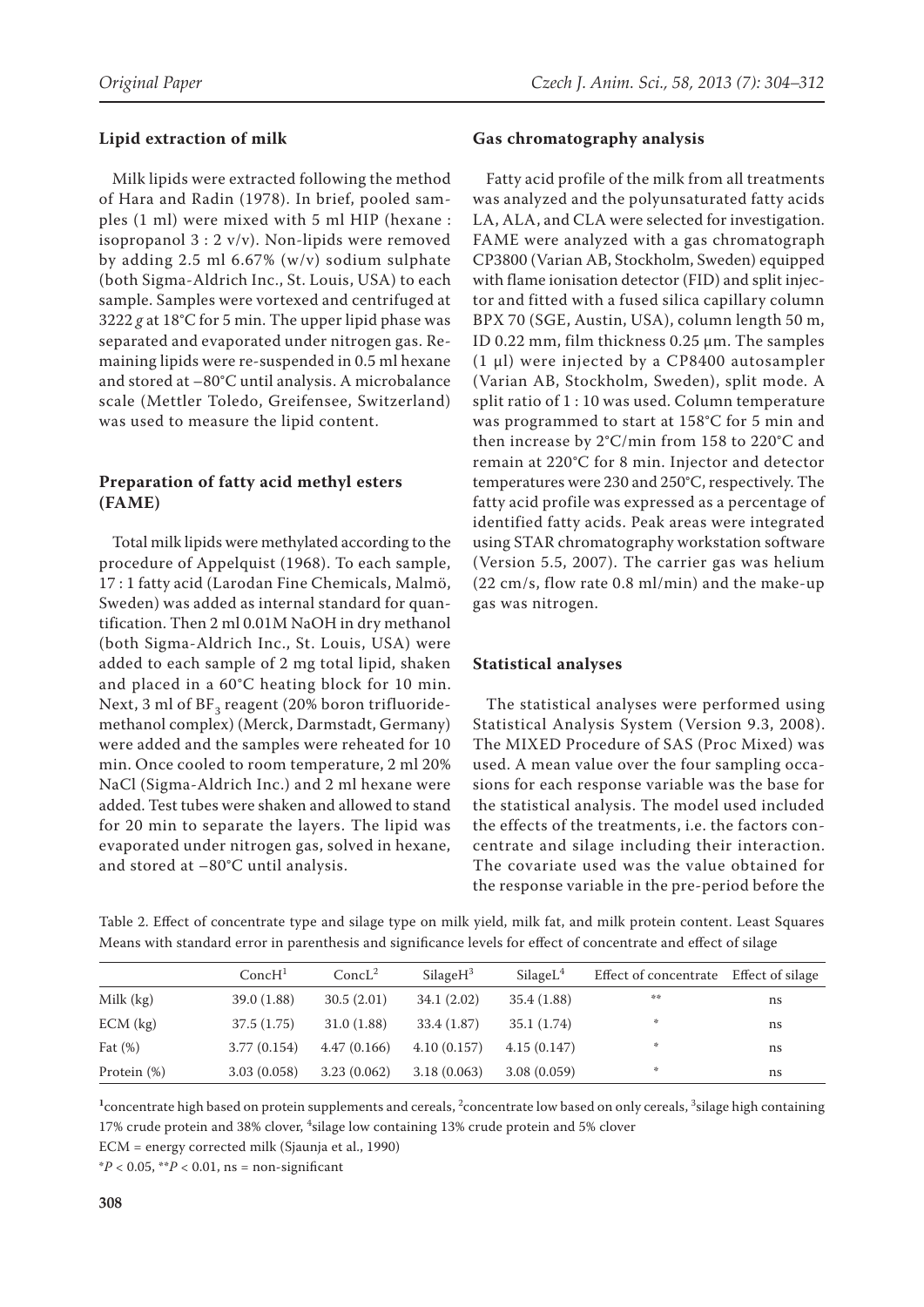|                        | ConcH <sup>1</sup> | ConcL <sup>2</sup> | SilageH <sup>3</sup> | SilageL <sup>4</sup> | Effect of concentrate Effect of silage |    |
|------------------------|--------------------|--------------------|----------------------|----------------------|----------------------------------------|----|
| $\alpha_{S1}$ -casein  | 9.8(0.373)         | 10.9(0.399)        | 10.1(0.398)          | 10.6(0.371)          | 米                                      | ns |
| $\alpha_{S2}$ -casein  | 2.1(0.121)         | 2.4(0.129)         | 2.2(0.128)           | 2.2(0.120)           | ns                                     | ns |
| K-casein               | 3.4(0.072)         | 3.6(0.078)         | 3.6(0.079)           | 3.5(0.073)           | 非                                      | ns |
| $\beta$ -casein        | 10.7(0.617)        | 12.3(0.663)        | 10.9(0.690)          | 12.2(0.639)          | ns                                     | ns |
| $\beta$ -lactoglobulin | 2.2(0.052)         | 2.1(0.055)         | 2.2(0.056)           | 2.2(0.053)           | ns                                     | ns |
| $\alpha$ -lactalbumin  | 1.5(0.088)         | 1.6(0.094)         | 1.6(0.097)           | 1.5(0.090)           | ns                                     | ns |

Table 3. Effect of concentrate type and silage type on milk protein components expressed as mg/ml milk. Least Squares Means with standard error in parenthesis and significance levels for effect of concentrate and effect of silage

<sup>1</sup> concentrate high based on protein supplements and cereals, <sup>2</sup> concentrate low based on only cereals, <sup>3</sup> silage high containing 17% crude protein and 38% clover, <sup>4</sup> silage low containing 13% crude protein and 5% clover  $*P < 0.10$ , ns = non-significant

experiment started. The interaction between the factors concentrate and silage was non-significant for all response variables and was therefore excluded from the final model. Thus, the final model used was the following simple Proc Mixed model:

 $Y =$  concentrate + silage + covariate

## **RESULTS**

## **Milk yield and milk content of fat and protein**

Milk yield and ECM were significantly higher (Table 2) when cows were fed the protein-rich concH compared with cereal-based concL. In contrast, fat and protein contents were significantly higher for concL. As a consequence, the difference between concentrate treatments in ECM production was somewhat lower than the difference in kg milk. Silage had no significant effects either on milk yield, ECM, fat or protein.

## **Protein composition of milk**

The impact of concentrate type and silage type on individual proteins in the milk are presented in Table 3. There were no significant effects for the caseins and whey proteins when comparing cows that were fed the two different concentrates (concH and concL) and two different silages (silageH and silageL).

## **Fatty acid composition of milk**

Effects of concentrate type and silage type on the content of LA, ALA, and CLA in milk fat (% of total fatty acids) are presented in Table 4. There were no significant effects either of concentrates or silages in LA content in the milk. For ALA the high protein concentrate feed (concH) and the silage higher in crude protein (silageH) resulted in by 13 and 39% higher contents of this FA, respectively (Table 4). Cows on the concH diet increased the proportion of CLA by 53% (Table 4). No significant effect of silages on CLA was observed.

Table 4. Effect of concentrate type and silage type on the content of C18:2n-6, C18:3n-3, and C18:2*c*9*t*11 in milk fat (% of total fatty acids). Least Squares Means with standard error in parenthesis and significance levels for effect of concentrate and effect of silage

|            | ConcH <sup>1</sup> | ConcL <sup>2</sup> | SilageH <sup>3</sup> | SilageL <sup>4</sup> | Effect of concentrate Effect of silage |     |
|------------|--------------------|--------------------|----------------------|----------------------|----------------------------------------|-----|
| $C18:2n-6$ | 1.73(0.117)        | 1.39(0.127)        | 1.63(0.127)          | 1.49(0.117)          | ☆                                      | ns  |
| $C18:3n-3$ | 0.85(0.023)        | 0.75(0.025)        | 0.93(0.024)          | 0.67(0.022)          | 染染                                     | *** |
| C18:2c9t11 | 0.75(0.040)        | 0.49(0.043)        | 0.64(0.043)          | 0.61(0.040)          | ***                                    | ns  |

<sup>1</sup> concentrate high based on protein supplements and cereals, <sup>2</sup> concentrate low based on only cereals, <sup>3</sup> silage high containing 17% crude protein and 38% clover, <sup>4</sup>silage low containing 13% crude protein and 5% clover

\**P* < 0.10, \*\**P* < 0.01, \*\*\**P* < 0.001, ns = non-significant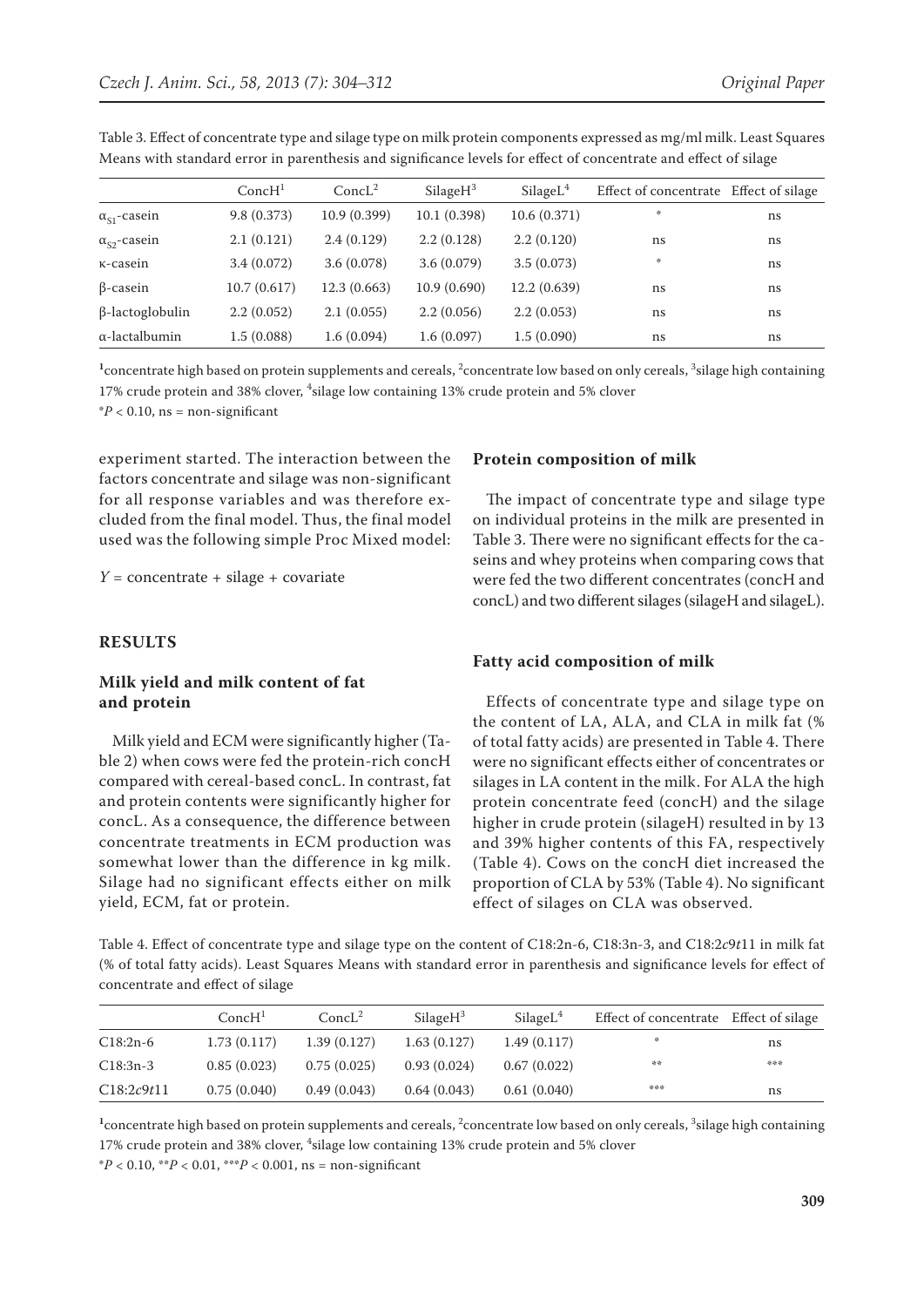# **DISCUSSION**

The aim of this study was to determine how individual caseins and whey proteins and the unsaturated fatty acids LA, ALA, and CLA in milk were affected by high-protein and low-protein diets for dairy cows.

The cows were identified by transponders in both concentrate and roughage feeders ensuring that each cow got the right type and amounts of concentrate and roughage according to treatment group and pre-determined ration. Thus, the effects of feed on milk composition could be studied over a longer time period without imposing restrictions on cow movement or natural behaviour, especially with regard to feeding patterns.

Although the total protein content in the milk was significantly higher for the animals fed the concL diet, no effects of feed on the individual milk protein components were observed in this study. However, we observed a tendency for increase of  $\alpha_{S1}$ -casein and  $\kappa$ -casein when cows were fed concL. This is in agreement with other studies showing that the diet has limited effect on protein synthesis connected with protein concentration in milk (Theurer et al., 1995; Olmos Colmenero and Broderick, 2006).

When viewing the concentration of unsaturated fatty acids LA, ALA, and CLA of the total milk fatty acids, concH caused a significant increase in the proportion of unsaturated fatty acids ALA and CLA. Tendency for a significant increase in concentration of LA of total milk FA was also perceived. As shown in Table 1, the cows fed concH were given a feed that was not only higher in protein content, but also in fat content. Thus, the effect on milk FA could be due to the higher fat content in the concH diet. This would be in agreement with Chilliard et al. (2000), who showed that milk fat composition could be modulated by lipid supplementation. However, concL resulted in a significantly higher total milk fat content (Table 2) due to an effect of this diet on the FA that are produced in the udder because the cows fed concL had a higher concentration of FA with up to 16 carbons in the chain.

In the present study milk yield was significantly higher when cows were fed the concH compared with the concL diet (39.0 and 30.5 kg milk respectively) (Table 2). In contrast to the results of Bertilsson and Murphy (2003), the silageH with its high clover content did not increase milk yield in the present study, even though the crude protein content was approximately by 4% higher in silageH compared with silageL (Tables 1 and 2). The lack of response to the silage with the higher protein content is somewhat surprising as a certain beneficial effect on milk yield of supplying silage with a higher protein content could be expected, especially for the cows on the cereal based concentrate (concL). However, it seems that the higher crude protein content in the silage could not compensate for the lack of high quality protein that is found in concentrate components such as soybean and rapeseed products (Tables 1 and 2).

It seems that the effect on the levels of LA, ALA, and CLA was not solely due to a diet with higher fat levels when cows were fed the concH. We showed that the cows fed concH had significantly lower fat content in the milk (Table 2). The combined effect of a lower fat content in milk (Table 2) but a higher proportion of the milk fat being unsaturated (Table 4) for cows on treatment concH evens out the differences between treatments concH and concL with regard to the amounts of ALA and CLA in the milk.

Our starting hypothesis was that silageH, which contained 38% red clover, would increase the levels of LA, ALA, and CLA. In spite of this, only the level of ALA was significantly higher (Table 4). It was in agreement with Dewhurst et al. (2003) and Al-Mabruk et al. (2004) who found that red clover silage has positive effect on ALA, as was also the case in the present study. In contrast to Lee et al. (2006) the silage types in the present study had no significant effects on LA and CLA.

Leiber et al. (2005) showed that secondary clover constituents can inhibit microbial biohydrogenation, allowing some ALA to escape from the rumen intact and appear in the milk fat. This may be one of the reasons why the milk of cows fed a cloverrich silage (SilageH) had a higher proportion of ALA than that of cows fed a silage containing only 5% clover. This result confirms the potential for modifying the concentration of this FA in milk by feeding silage with a higher content of red clover. However, in the case of LA and CLA, no significant effect of silageH was observed. This was also documented by Kalač and Samková (2010) who showed that the silage seems to affect the content of CLA less than other forages.

The hypothesis concerned the possible effects of concH. The results showed that CLA concentration was significantly higher when concH was fed (Table 2).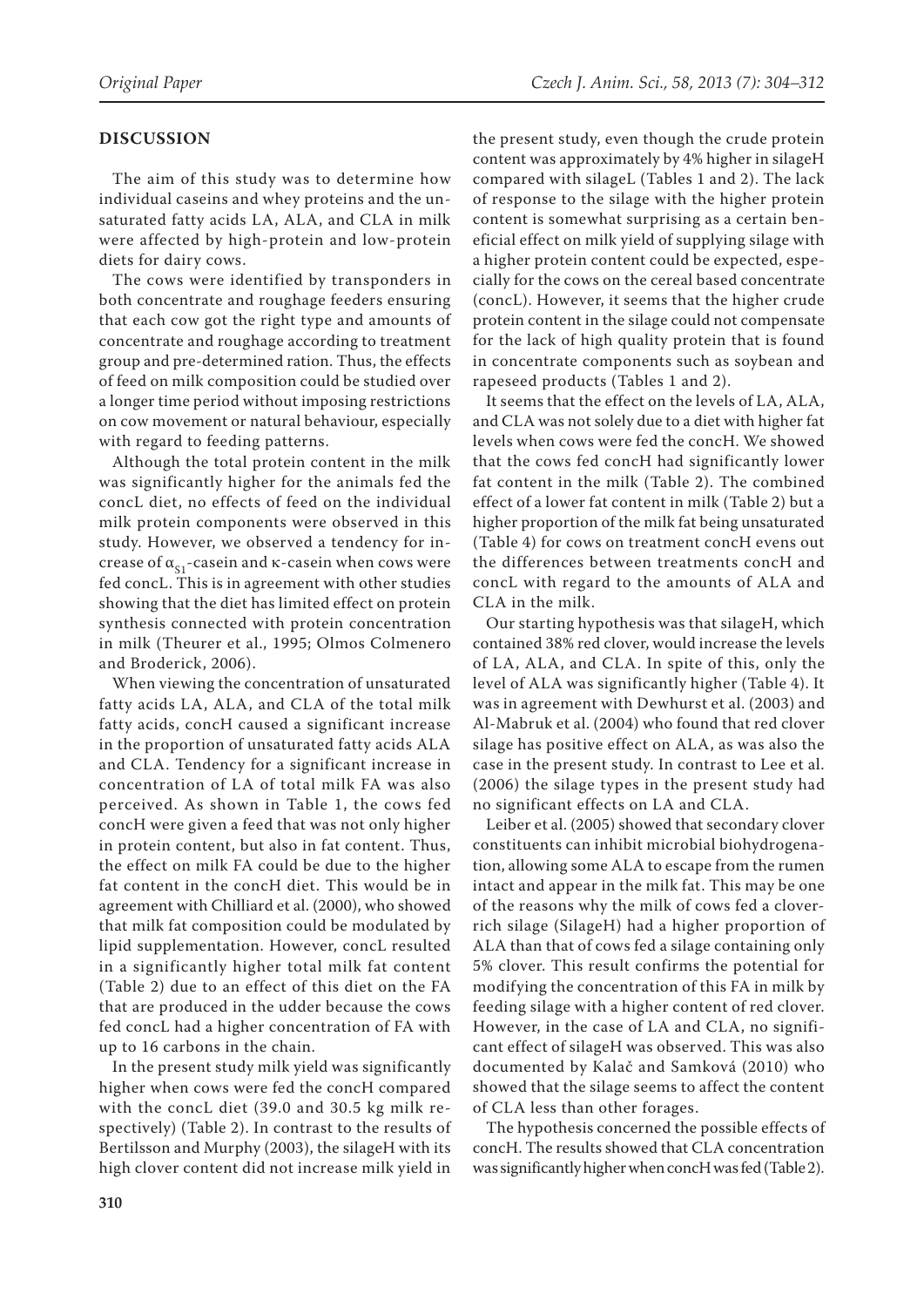The major constituent of this concentrate was soybean and rapeseed. As CLA is formed in the rumen as an intermediate product in the digestion of dietary LA (Chilliard et al., 2000), the concH could cause increasing CLA concentration.

## **CONCLUSION**

The results of this study demonstrate that it is difficult to obtain responses to dietary changes in milk protein content based on protein-rich feed supplements. It also appears that effects on the protein composition in milk cannot be obtained by feeding silages with different proportions of crude protein with associated differences in red clover content. For fatty acids, only the content of ALA in milk FA was significantly higher by feeding silage with high clover content. Increased ALA and CLA concentrations in the milk FA were associated with feeding regimes involving a protein-rich concentrate supplement and not with high-quality silage containing a high proportion of legumes such as clover.

## **REFERENCES**

- Åkerstedt M., Wredle E., Lam V., Johansson M. (2012): Protein degradation in bovine milk caused by *Streptococcus agalactiae*. Journal of Dairy Research*,* 79, 297–303.
- Al-Mabruk R.M., Beck N.F.G., Dewhurst R.J. (2004): Effects of silage species and supplemental vitamin E on the oxidative stability of milk. Journal of Dairy Science, 87, 406–412.
- Bauman D.E., Griinari J.M. (1999): Biosynthesis of CLA and its incorporation into meat and milk of ruminants. Journal of Animal Science, 77, 117.
- Bertilsson J., Murphy M. (2003): Effects of feeding clover silages on feed intake, milk production and digestion in dairy cows. Grass and Forage Science, 58, 309–322.
- Bertilsson J., Dewhurst R.J,.Tuori M. (2002): Effects of legume silages on feed intake, milk production and nitrogen efficiency. Sonderheft 234, Special issue, Landbauforschung Völkenrode, FAL Agricultural Research, 39–45.
- Chilliard Y., Ferlay A. (2004): Dietary lipids and forages interactions on cow and goat milk fatty acid composition and sensory properties. Reproduction Nutrition Development, 44, 467–492.
- Chilliard Y., Ferlay A., Mansbridge R.M., Doreau M. (2000): Ruminant milk fat plasticity: nutritional control of saturated, polyunsaturated, trans and conjugated fatty acids. Annales de Zootechnie, 49, 181–205.
- Dewhurst R.J., Evans R.T., Scollan N.D., Moorby J.M., Merry R.J., Wilkins R.J. (2003): Comparison of grass and legume silages for milk production. 2. *In vivo* and *in sacco* evaluations of rumen function. Journal of Dairy Science, 86, 2612–2621.
- European Commission (2008): Commission Regulation (EC) No 889/2008 of 5 September 2008. Official Journal of the European Union, L250, 1–84.
- Hallén E., Allmere T., Lundén A., Andrén A. (2009): Effect of genetic polymorphism of milk proteins on rheology of acid-induced milk gels. International Dairy Journal, 19, 399–404.
- Hallén E., Lundén A., Allmere T., Andrén A. (2010): Casein retention in curd and loss of casein into whey at chymosin-induced coagulation of milk. Journal of Dairy Research, 77, 71–76.
- Hara A., Radin N.S. (1978): Lipid extraction of tissues with a low toxicity solvent. Analytical Biochemistry, 90, 420–426.
- Heck J.M.L., Olieman C., Schennink A., van Valenberg H.J.F., Visker M.H.P.W., Meuldijk R.C.R., van Hooijdonk A.C.M. (2008): Estimation of variation in concentration, phosphorylation and genetic polymorphism of milk proteins using capillary zone electrophoresis. International Dairy Journal, 18, 548–555.
- Johansson B., Holtenius K. (2008): Organic milk production based entirely on grassland feeds. In: Hopkins A., Gustafsson T., Bertilsson J., Dalin G., Nilsdotter-Linde N., Spörndly E. (eds): Biodiversity and Animal Feed – Future Challenges for Grassland Production. Proc. 22<sup>nd</sup> General Meeting of the European Grassland Federation, Uppsala, Sweeden, 825–827.
- Kalač P., Samková E. (2010): The effects of feeding various forages on fatty acid composition of bovine milk fat: A review. Czech Journal of Animal Science, 55, 521–537.
- Kelly A.L., O'Flaherty F., Fox P.F. (2006): Indigenous proteolytic enzymes in milk: a brief overview of the present state of knowledge. International Dairy Journal, 16, 563–572.
- Lee M.R.F., Connelly P.L., Tweed J.K.S., Dewhurst R.J., Merry R.J., Scollan N.D. (2006): Effects of high-sugar ryegrass silage and mixtures with red clover silage on ruminant digestion. 2. Lipids. Journal of Animal Science, 84, 3061–3070.
- Leiber F., Kreuzer M., Nigg D., Wettstein H.R., Scheeder M.R.L. (2005): A study on the causes for the elevated n-3 fatty acids in cow's milk of alpine origin. Lipids, 40, 191–202.
- MacGibbon A.K.H., Taylor M.W. (2006): Composition and structure of bovine milk lipids. In: Fox P.F., McSweeney P.L.H. (eds): Advanced Dairy Chemistry. Volume 2: Lipids. 3rd Ed. Springer, New York, 1–41.
- Mattila-Sandholm T., Saarela M. (2003): Functional Dairy Products. 1<sup>st</sup> Ed. Woodhead Publishing Ltd., Cambridge, UK.